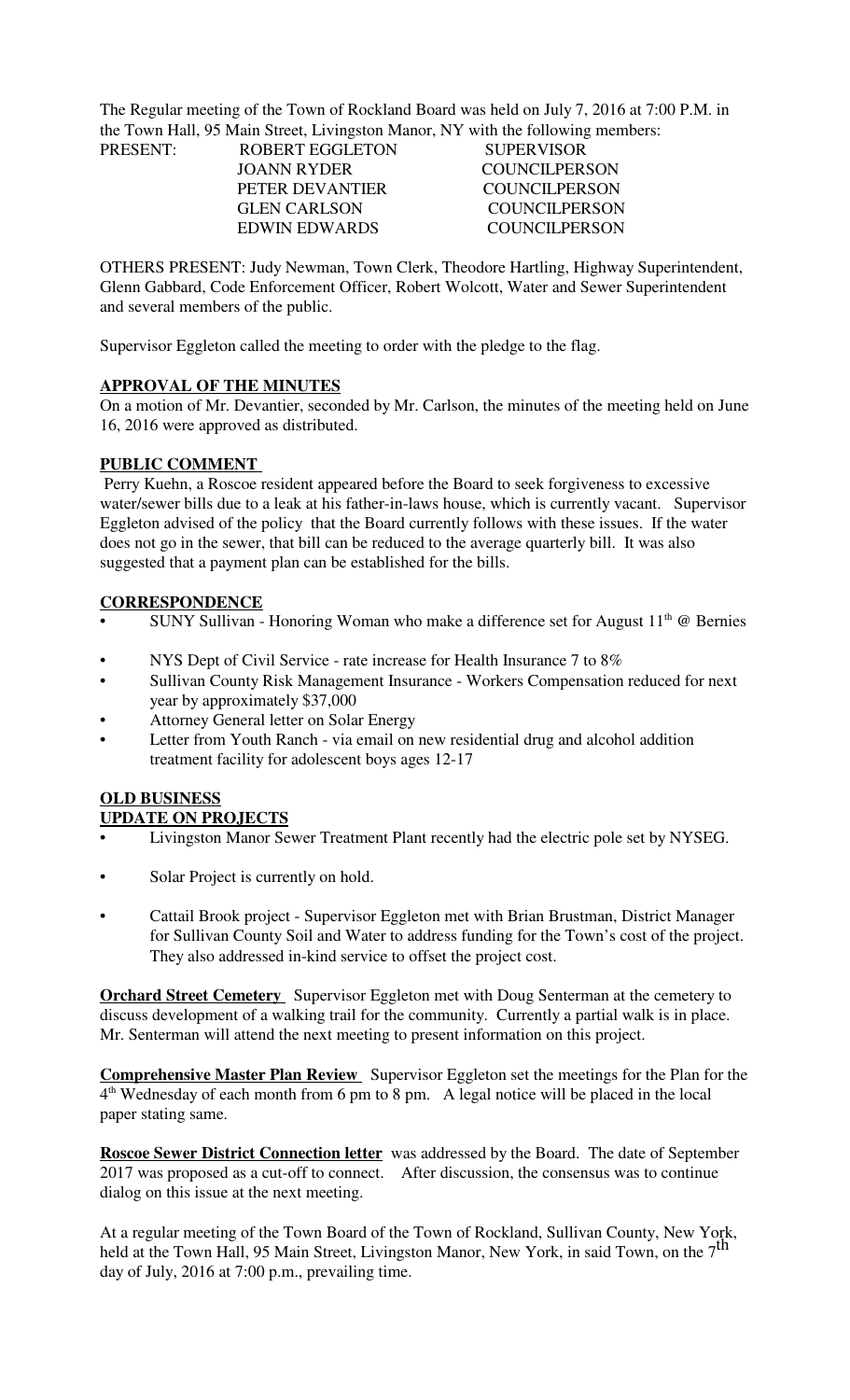# *REGULAR MEETING, TOWN OF ROCKLAND, JULY 7, 2016*

The meeting was called to order by Supervisor Eggleton and upon roll being called, the following were: PRESENT:

| Supervisor Eggleton     |  |
|-------------------------|--|
| Councilperson Ryder     |  |
| Councilperson Devantier |  |
| Councilperson Edwards   |  |
| Councilperson Carlson   |  |
|                         |  |

# ABSENT:

The following resolution was introduced by Councilperson Devantier , who moved its adoption, and seconded by Councilperson Mr. Edwards, to wit:

**BE IT RESOLVED**, that introductory Local Law No. 2 of the Year 2016 entitled "A local law imposing a limited commercial solar energy generating facility land use moratorium in the Town of Rockland, Sullivan County, New York" is hereby introduced before the Town Board of the Town of Rockland, County of Sullivan, State of New York; and

**BE IT FURTHER RESOLVED,** that copies of the aforesaid local law be laid upon the desk of each member of the Town Board; and

**BE IT FURTHER RESOLVED,** that the Town Board hereby determines the aforesaid local law to be a Type II Action pursuant to the regulations promulgated under the State Environmental Quality Review Act for which no environmental review is required thereunder; and

**BE IT FURTHER RESOLVED,** that the Town Board hold a public hearing on the aforesaid local law at the Town Hall, 95 Main Street, Livingston Manor, New York, at 7:15 p.m., prevailing time, on July 21, 2016; and

**BE IT FURTHER RESOLVED,** that the Town Clerk publish or cause to be published a public notice in the Sullivan County Democrat, of such public hearing at least five (5) days prior thereto.

The question of the adoption of the foregoing resolution was duly put to a vote on roll call, resulting as follows:

| Supervisor Robert Eggleton                       | voting | AYE |
|--------------------------------------------------|--------|-----|
| Councilperson Glen Carlson                       | voting | AYE |
| Councilperson Edwin Edwards                      | voting | AYE |
| Councilperson Peter DeVantier                    | voting | AYE |
| Councilperson Joann Ryder                        | voting | AYE |
| The secolulian was thousan declared duly adopted |        |     |

The resolution was thereupon declared duly adopted.

### **RESOLUTION - RE-HIRE MARY MILLS**

On a motion of Mr. Carlson, seconded by Mr. Devantier, the following resolution was ADOPTED - VOTE - AYES 4 NAYS 1 (Councilperson Ryder) RESOLVED - to re-hire Mary Mills as a part-time clerk at the rate of \$11.48 per hour.

**Water/Sewer Weekend Duty Schedule** was provided to the Board members.

**Town Clerk's Monthly report** was provided to the Board members.

### **RESOLUTION - ESTABLISH TWO- HOUR PARKING MAIN STREET, LIVINGSTON MANOR**

On a motion of Mr. Devantier, seconded by Mr. Carlson, the following resolution was ADOPTED - VOTE - AYES 5, NAYS 0 - RESOLVED - to establish a two-hour parking along Main Street, Livingston Manor, providing there is no conflict with current ordinance for parking on the streets.

### **DEPARTMENT HEADS**

**Highway -** Ted Hartling reported that his department finished sealing cold patch. The new excavator has arrived with the exception of the ditching bucket. His also reported that an employee that was brought before the union has been suspended without pay for one week.